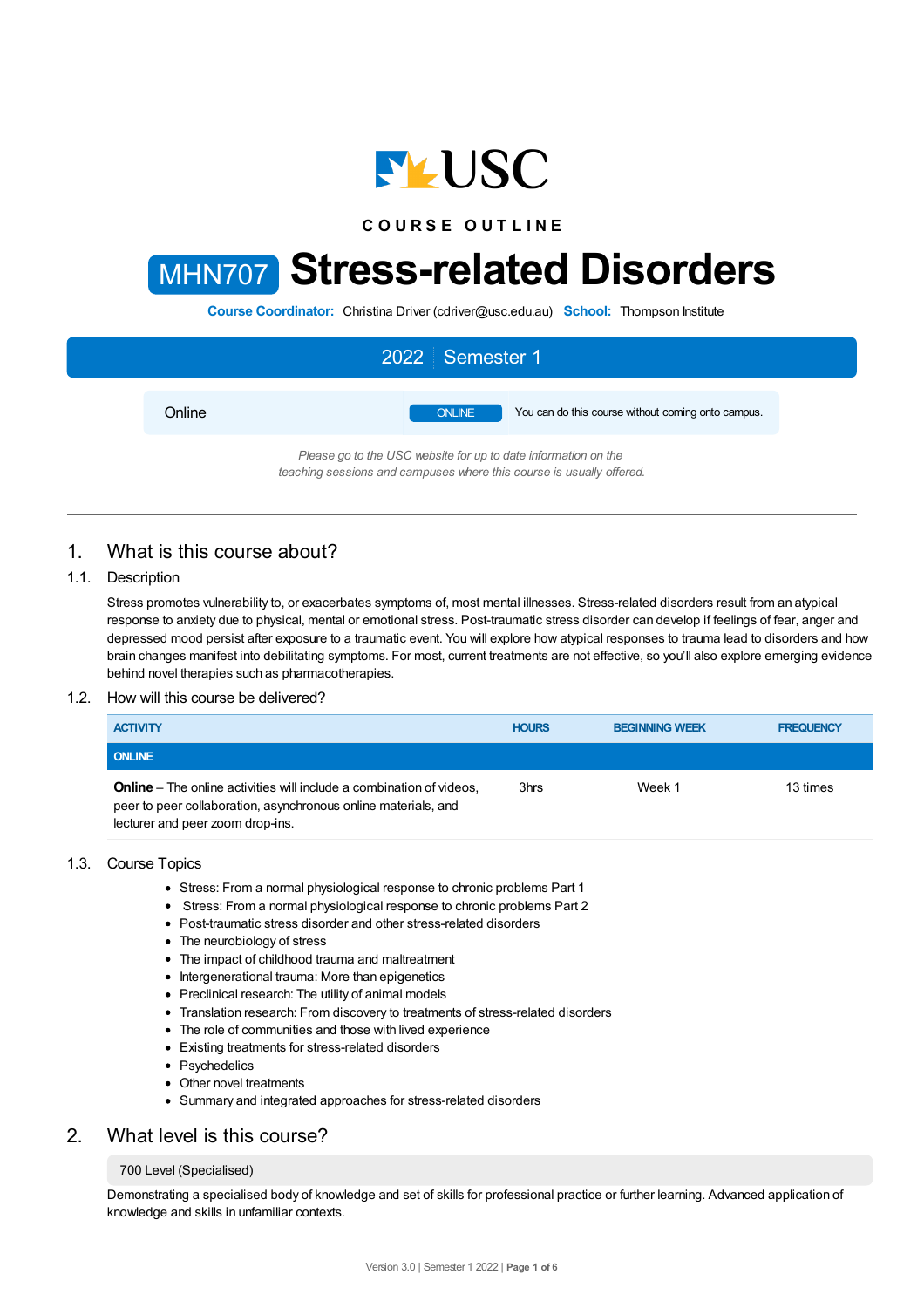# 3. What is the unit value of this course?

12 units

# 4. How does this course contribute to my learning?

|                                                                | <b>COURSE LEARNING OUTCOMES</b>                                                                                                                                   | <b>GRADUATE QUALITIES</b>                                                 |  |
|----------------------------------------------------------------|-------------------------------------------------------------------------------------------------------------------------------------------------------------------|---------------------------------------------------------------------------|--|
| On successful completion of this course, you should be able to |                                                                                                                                                                   | Completing these tasks<br>successfully will contribute to<br>you becoming |  |
|                                                                | Build an advanced understanding of neurological evidence associated with the development and<br>treatment of stress-related mental health disorders.              | Knowledgeable                                                             |  |
| $\mathbf{2}$                                                   | Assess and articulate, from an ethical perspective, the complexities of addressing stress-related<br>disorders in the community and its impacts.                  | <b>F</b> thical                                                           |  |
| $\left(3\right)$                                               | Appraise traditional approaches in addressing stress-related disorders and review current<br>evidence of novel therapies utilised in treatment or community care. | Sustainability-focussed                                                   |  |
|                                                                | Evaluate an integrated approach to treating a stress-related disorder to develop research<br>questions and future directions based on neuroscientific evidence.   | Engaged                                                                   |  |

# 5. Am Ieligible to enrol in this course?

Refer to the USC [Glossary](https://www.usc.edu.au/about/policies-and-procedures/glossary-of-terms-for-policy-and-procedures) of terms for definitions of "pre-requisites, co-requisites and anti-requisites".

## 5.1. Pre-requisites

Enrolled in Program AR602.

5.2. Co-requisites

Not applicable

5.3. Anti-requisites

Not applicable

5.4. Specific assumed prior knowledge and skills (where applicable)

Not applicable

## 6. How am Igoing to be assessed?

6.1. Grading Scale

Standard Grading (GRD)

High Distinction (HD), Distinction (DN), Credit (CR), Pass (PS), Fail (FL).

## 6.2. Details of early feedback on progress

You will be given practice questions within the first 4 modules to receive early feedback and to help you to become familiar the type of questions to be answered in task 1.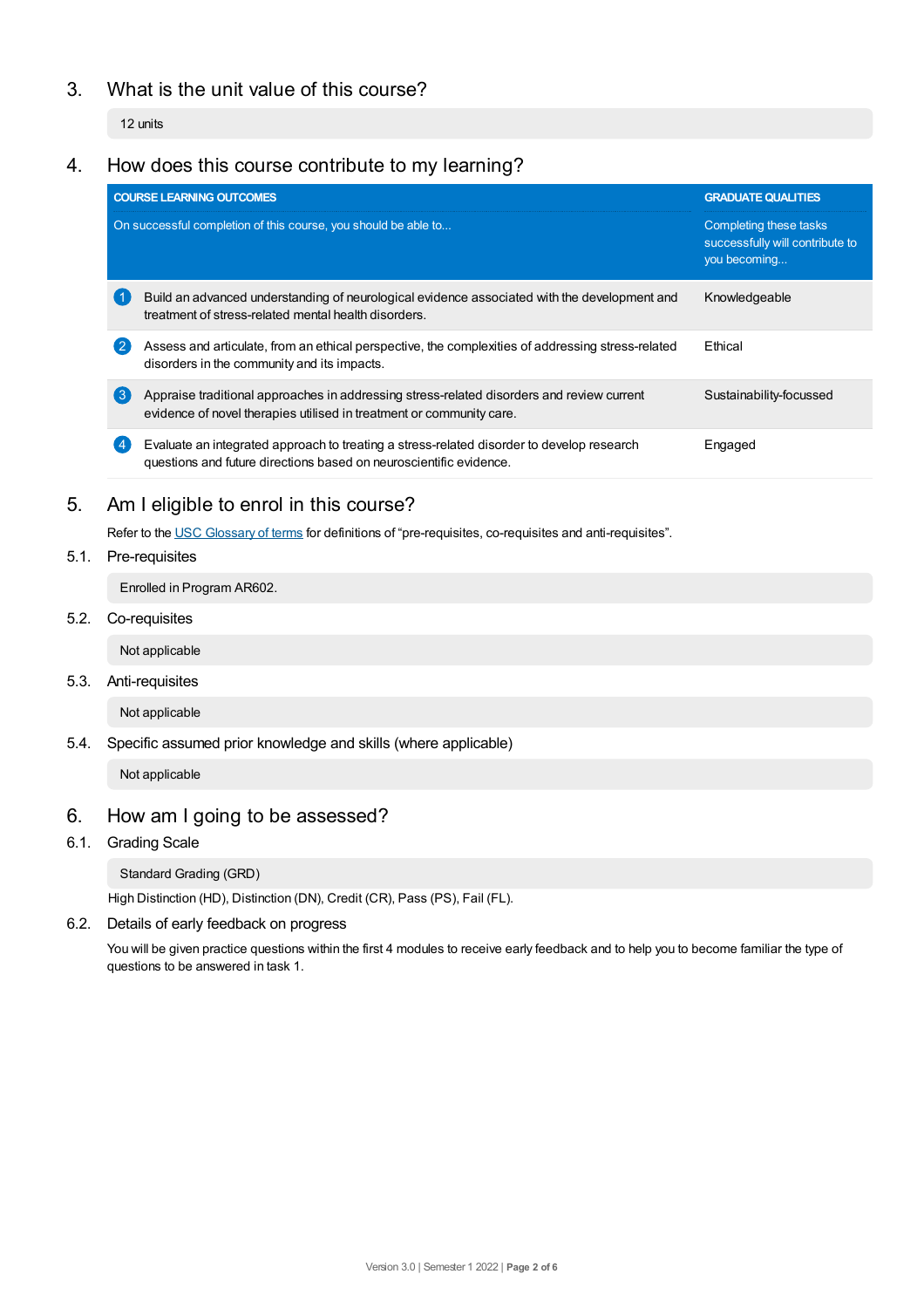## 6.3. Assessment tasks

| <b>DELIVERY</b><br><b>MODE</b> | <b>TASK</b><br>NO. | <b>ASSESSMENT</b><br><b>PRODUCT</b> | <b>INDIVIDUAL</b><br><b>OR GROUP</b> | <b>WEIGHTING</b><br>$\%$ | <b>WHAT IS THE</b><br><b>DURATION /</b><br>LENGTH? | <b>WHEN SHOULD I</b><br><b>SUBMIT?</b> | <b>WHERE SHOULD I</b><br><b>SUBMIT IT?</b>                      |
|--------------------------------|--------------------|-------------------------------------|--------------------------------------|--------------------------|----------------------------------------------------|----------------------------------------|-----------------------------------------------------------------|
| All                            | $\mathbf{1}$       | Examination                         | Individual                           | 15%                      | 1 hour                                             | Week 4                                 | Online Test (Quiz)                                              |
| All                            | 2                  | <b>Written Piece</b>                | Individual                           | 30%                      | 1500 words<br>(across<br>multiple<br>posts).       | Week 9                                 | Online Discussion<br>Board                                      |
| All                            | 3                  | <b>Written Piece</b>                | Individual                           | 55%                      | 3500 words                                         | Exam Period                            | <b>Online Assignment</b><br>Submission with<br>plagiarism check |

## **All - Assessment Task 1:** Online open book exam

| <b>GOAL:</b>     | You will be assessed on your understanding of neurological evidence associated with the development and treatment of<br>stress-related mental health disorders. You will complete an open book, take home (online) exam to respond to a series of<br>questions including multiple choice, fill in the blank, and one word and short answer responses. |                                                                                                                                                 |                                     |  |  |
|------------------|-------------------------------------------------------------------------------------------------------------------------------------------------------------------------------------------------------------------------------------------------------------------------------------------------------------------------------------------------------|-------------------------------------------------------------------------------------------------------------------------------------------------|-------------------------------------|--|--|
| <b>PRODUCT:</b>  | Examination                                                                                                                                                                                                                                                                                                                                           |                                                                                                                                                 |                                     |  |  |
| <b>FORMAT:</b>   | Open book, take home exam (online) to respond to a series of questions including multiple choice, fill in the blank, and one<br>word and short answer responses.<br>Individual work.<br>You will have one attempt.                                                                                                                                    |                                                                                                                                                 |                                     |  |  |
| <b>CRITERIA:</b> | No.                                                                                                                                                                                                                                                                                                                                                   |                                                                                                                                                 | <b>Learning Outcome</b><br>assessed |  |  |
|                  | 1                                                                                                                                                                                                                                                                                                                                                     | Demonstration of an advanced understanding of neurological evidence associated with<br>the development of stress related disorders              | $^{\prime}$ 1                       |  |  |
|                  | $\overline{2}$                                                                                                                                                                                                                                                                                                                                        | Demonstration of an advanced understanding of neurological evidence associated with<br>the treatment of stress-related mental health disorders. | $\overline{1}$                      |  |  |
|                  | 3                                                                                                                                                                                                                                                                                                                                                     | Assessment and articulation of the complexities of addressing stress-related disorders.                                                         | $\left( 2\right)$                   |  |  |
|                  |                                                                                                                                                                                                                                                                                                                                                       |                                                                                                                                                 |                                     |  |  |

## **All - Assessment Task 2:** Discussion board posting

| <b>GOAL:</b>     | This assessment has been designed for you to demonstrate your ability to assess and articulate the complexities of ethical<br>considerations in research, and in the treatment of stress related disorders in the community.<br>You will respond to a series of set discussion board questions, incorporating both your own viewpoint and acknowledging<br>those held by others. |                                                                                                                         |                                     |  |  |
|------------------|----------------------------------------------------------------------------------------------------------------------------------------------------------------------------------------------------------------------------------------------------------------------------------------------------------------------------------------------------------------------------------|-------------------------------------------------------------------------------------------------------------------------|-------------------------------------|--|--|
| <b>PRODUCT:</b>  | <b>Written Piece</b>                                                                                                                                                                                                                                                                                                                                                             |                                                                                                                         |                                     |  |  |
| <b>FORMAT:</b>   | Discussion board postings in response to set questions.<br>More details will be in your task folder.                                                                                                                                                                                                                                                                             |                                                                                                                         |                                     |  |  |
| <b>CRITERIA:</b> | No.                                                                                                                                                                                                                                                                                                                                                                              |                                                                                                                         | <b>Learning Outcome</b><br>assessed |  |  |
|                  | 1                                                                                                                                                                                                                                                                                                                                                                                | Assessment of the complexities of addressing a stress-related disorder in the community<br>from an ethical perspective. | $\left( 2 \right)$                  |  |  |
|                  | 2                                                                                                                                                                                                                                                                                                                                                                                | Assessment of the impacts of addressing a stress-related disorder in the community from<br>an ethical perspective.      | $\left( 2\right)$                   |  |  |
|                  | 3                                                                                                                                                                                                                                                                                                                                                                                | Articulation of ethical perspective by incorporating both own viewpoint and<br>acknowledgement of views held by others. | $\mathcal{P}$                       |  |  |
|                  |                                                                                                                                                                                                                                                                                                                                                                                  |                                                                                                                         |                                     |  |  |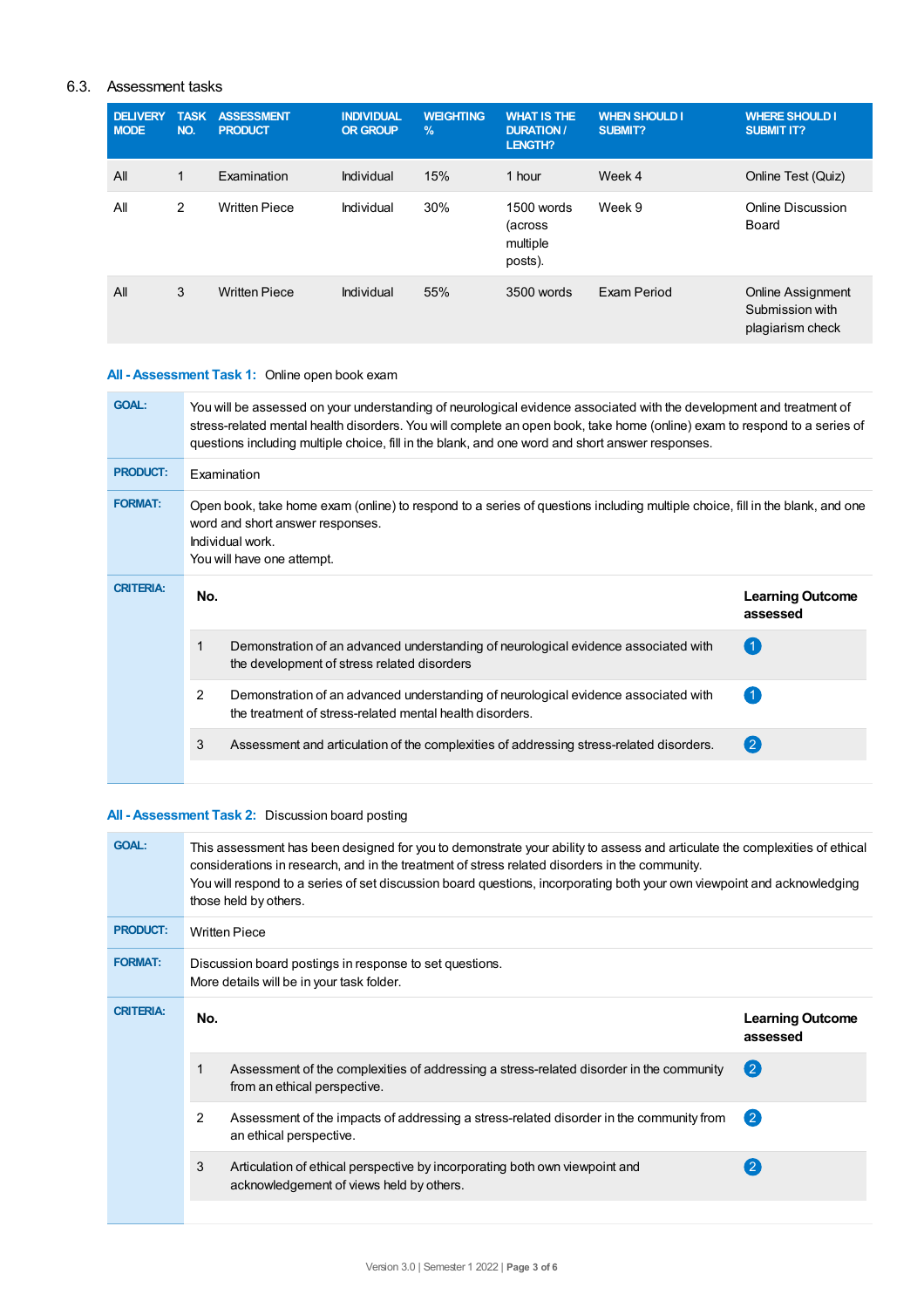#### **All - Assessment Task 3:** Position paper

| <b>GOAL:</b>     | This assessment has been designed to demonstrate your ability to critically appraise the current evidence base regarding<br>novel and integrated therapies for a stress-related disorders, and draw conclusions based on the evidence base to pose<br>potential research questions and future directions. |                                                                                                                       |                                     |  |  |
|------------------|-----------------------------------------------------------------------------------------------------------------------------------------------------------------------------------------------------------------------------------------------------------------------------------------------------------|-----------------------------------------------------------------------------------------------------------------------|-------------------------------------|--|--|
| <b>PRODUCT:</b>  | <b>Written Piece</b>                                                                                                                                                                                                                                                                                      |                                                                                                                       |                                     |  |  |
| <b>FORMAT:</b>   | Written piece - position paper.<br>Guidelines and examples will provided in your task folder.                                                                                                                                                                                                             |                                                                                                                       |                                     |  |  |
| <b>CRITERIA:</b> | No.                                                                                                                                                                                                                                                                                                       |                                                                                                                       | <b>Learning Outcome</b><br>assessed |  |  |
|                  | 1                                                                                                                                                                                                                                                                                                         | Appraisal of traditional approaches in addressing stress-related disorders.                                           | 3                                   |  |  |
|                  | 2                                                                                                                                                                                                                                                                                                         | Review of current evidence of novel therapies utilised in treatment or community care of<br>stress-related disorders. | 6                                   |  |  |
|                  | 3                                                                                                                                                                                                                                                                                                         | Evaluation of an integrated approach to treating stress-related disorders.                                            | $\left 4\right $                    |  |  |
|                  | 4                                                                                                                                                                                                                                                                                                         | Development of research questions to address a novel integrated approaches to treating<br>stress-related disorders.   | $\left( 4 \right)$                  |  |  |
|                  | 5                                                                                                                                                                                                                                                                                                         | Development of future directions to address a novel integrated approaches to treating<br>stress-related disorders.    |                                     |  |  |
|                  |                                                                                                                                                                                                                                                                                                           |                                                                                                                       |                                     |  |  |

# 7. Directed study hours

A 12-unit course will have total of 150 learning hours which will include directed study hours (including online if required), self-directed learning and completion of assessable tasks. Directed study hours may vary by location. Student workload is calculated at 12.5 learning hours per one unit.

## 8. What resources do I need to undertake this course?

Please note: Course information, including specific information of recommended readings, learning activities, resources, weekly readings, etc. are available on the course Canvas site– Please log in as soon as possible.

## 8.1. Prescribed text(s) or course reader

There are no required/recommended resources for this course.

#### 8.2. Specific requirements

All work submitted for assessment is to be word processed and submitted electronically. It is expected that

students will have ready access to a computer with common productivity software and reliable Internet access. Students will be able to participate in video conferencing, and therefore it is recommended to have computer capabilities to join these sessions (e.g. webcam, microphone).

## 9. How are risks managed in this course?

Health and safety risks for this course have been assessed as low. It is your responsibility to review course material, search online, discuss with lecturers and peers and understand the health and safety risks associated with your specific course of study and to familiarise yourself with the University's general health and safety principles by reviewing the online [induction](https://online.usc.edu.au/webapps/blackboard/content/listContentEditable.jsp?content_id=_632657_1&course_id=_14432_1) training for students, and following the instructions of the University staff.

## 10. What administrative information is relevant to this course?

#### 10.1. Assessment: Academic Integrity

Academic integrity is the ethical standard of university participation. It ensures that students graduate as a result of proving they are competent in their discipline. This is integral in maintaining the value of academic qualifications. Each industry has expectations and standards of the skills and knowledge within that discipline and these are reflected in assessment.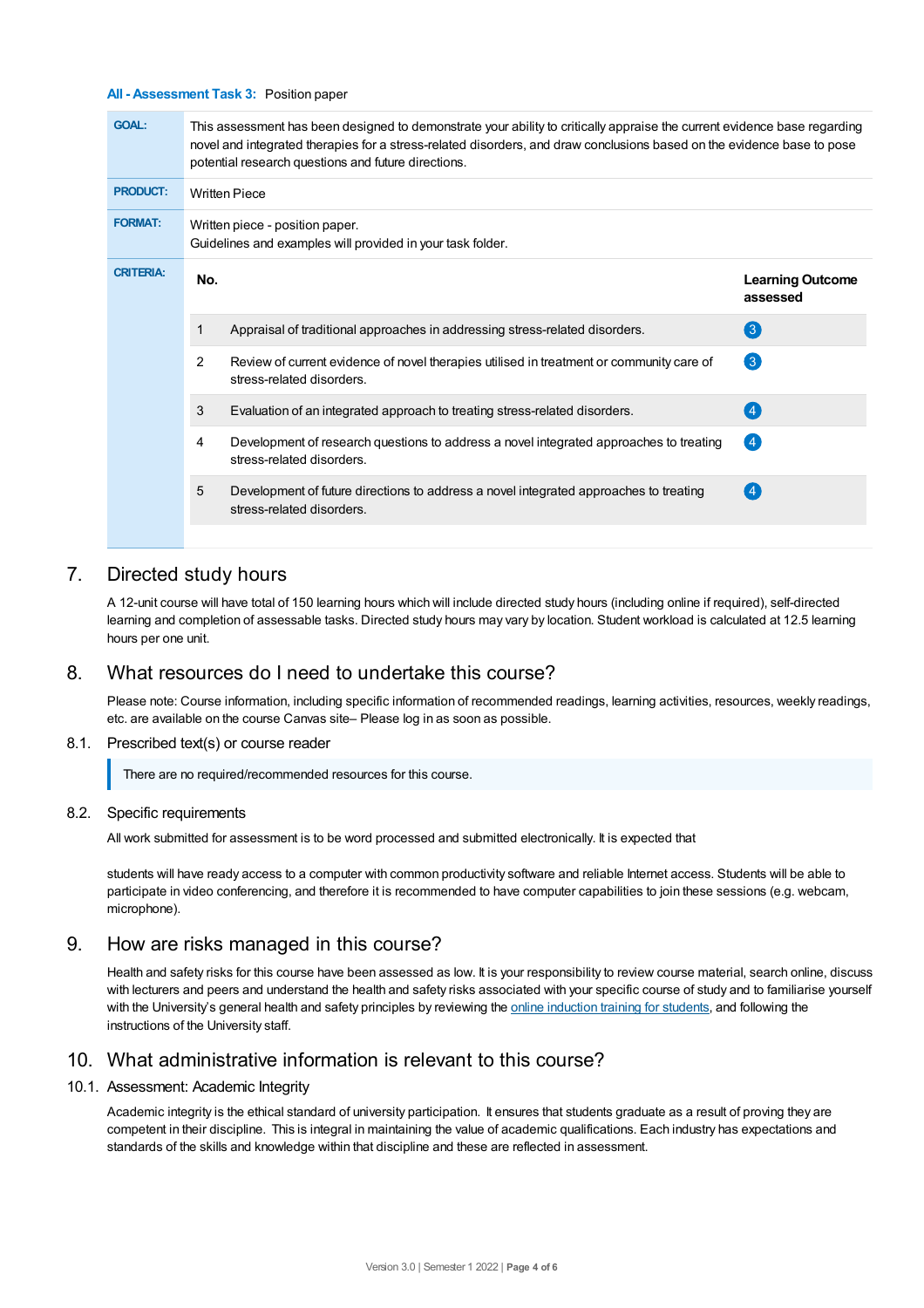Academic integrity means that you do not engage in any activity that is considered to be academic fraud; including plagiarism, collusion or outsourcing any part of any assessment item to any other person. You are expected to be honest and ethical by completing all work yourself and indicating in your work which ideas and information were developed by you and which were taken from others. You cannot provide your assessment work to others.You are also expected to provide evidence of wide and critical reading, usually by using appropriate academic references.

In order to minimise incidents of academic fraud, this course may require that some of its assessment tasks, when submitted to Canvas, are electronically checked through Turnitin. This software allows for text comparisons to be made between your submitted assessment item and all other work to which Turnitin has access.

#### 10.2. Assessment: Additional Requirements

Eligibility for Supplementary Assessment

Your eligibility for supplementary assessment in a course is dependent of the following conditions applying:

The final mark is in the percentage range 47% to 49.4% The course is graded using the Standard Grading scale You have not failed an assessment task in the course due to academic misconduct If Limited graded course

## 10.3. Assessment: Submission penalties

Late submission of assessment tasks will be penalised at the following maximum rate:

5% (of the assessment task's identified value) per day for the first two days from the date identified as the due date for the assessment task

10% (of the assessment task's identified value) for the third day

20% (of the assessment task's identified value) for the fourth day and subsequent days up to and including seven days from the date identified as the due date for the assessment task

A result of zero is awarded for an assessment task submitted seven days from the date identified as the due date for the assessment task. Weekdays and weekends are included in the calculation of days late.

To request an extension, you must contact your Course Coordinator and supply the required documentation to negotiate an outcome.

#### 10.4. SafeUSC

USC is committed to a culture of respect and providing a safe and supportive environment for all members of our community. For immediate assistance on campus contact SafeUSC by phone: 07 [5430](tel:07%205430%201168) 1168 or using the [SafeZone](https://www.safezoneapp.com) app. For general enquires contact the SafeUSC team by phone 07 [5456](tel:07%205456%203864) 3864 or email [safe@usc.edu.au](mailto:safe@usc.edu.au).

The SafeUSC Specialist Service is a Student Wellbeing service that provides free and confidential support to students who may have experienced or observed behaviour that could cause fear, offence or trauma. To contact the service call 07 [5430](tel:07%205430%201226) 1226 or email [studentwellbeing@usc.edu.au](mailto:studentwellbeing@usc.edu.au).

## 10.5. Study help

For help with course-specific advice, for example what information to include in your assessment, you should first contact your tutor, then your course coordinator, if needed.

If you require additional assistance, the Learning Advisers are trained professionals who are ready to help you develop a wide range of academic skills. Visit the Learning [Advisers](https://www.usc.edu.au/current-students/student-support/academic-and-study-support/learning-advisers) web page for more information, or contact Student Central for further assistance: +61 7 5430 2890 or [studentcentral@usc.edu.au](mailto:studentcentral@usc.edu.au).

## 10.6. Wellbeing Services

Student Wellbeing provide free and confidential counselling on a wide range of personal, academic, social and psychological matters, to foster positive mental health and wellbeing for your academic success.

To book a confidential appointment go to [Student](https://studenthub.usc.edu.au/) Hub, email [studentwellbeing@usc.edu.au](mailto:studentwellbeing@usc.edu.au) or call 07 5430 1226.

## 10.7. AccessAbility Services

Ability Advisers ensure equal access to all aspects of university life. If your studies are affected by a disability, learning disorder mental health issue, injury or illness, or you are a primary carer for someone with a disability or who is considered frail and aged, [AccessAbility](https://www.usc.edu.au/learn/student-support/accessability-services/documentation-requirements) Services can provide access to appropriate reasonable adjustments and practical advice about the support and facilities available to you throughout the University.

To book a confidential appointment go to [Student](https://studenthub.usc.edu.au/) Hub, email [AccessAbility@usc.edu.au](mailto:AccessAbility@usc.edu.au) or call 07 5430 2890.